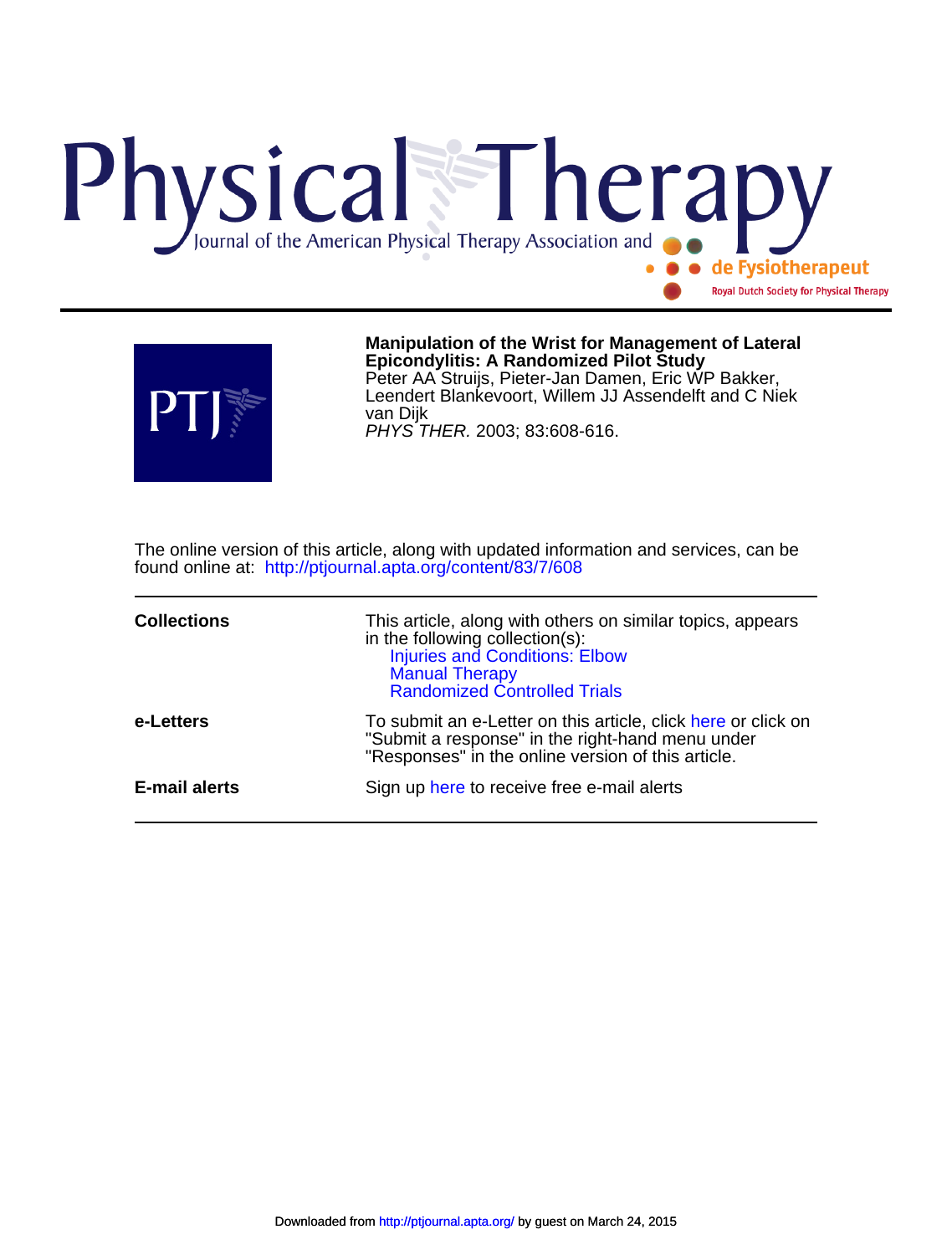$\bullet$ 

# **Manipulation of the Wrist for Management of Lateral Epicondylitis: A Randomized Pilot Study**

Background and Purpose. Lateral epicondylitis ("tennis elbow") is a common entity. Several nonoperative interventions, with varying success rates, have been described. The aim of this study was to compare the effectiveness of 2 protocols for the management of lateral epicondylitis: (1) manipulation of the wrist and (2) ultrasound, friction massage, and muscle stretching and strengthening exercises. Subjects and Methods. Thirty-one subjects with a history and examination results consistent with lateral epicondylitis participated in the study. The subjects were randomly assigned to either a group that received manipulation of the wrist (group 1) or a group that received ultrasound, friction massage, and muscle stretching and strengthening exercises (group 2). Three subjects were lost to follow-up, leaving 28 subjects for analysis. Follow-up was at 3 and 6 weeks. The primary outcome measure was a global measure of improvement, as assessed on a 6-point scale. Analysis was performed using independent *t* tests, Mann-Whitney *U* tests, and Fisher exact tests. Results. Differences were found for 2 outcome measures: success rate at 3 weeks and decrease in pain at 6 weeks. Both findings indicated manipulation was more effective than the other protocol. After 3 weeks of intervention, the success rate in group 1 was 62%, as compared with 20% in group 2. After 6 weeks of intervention, improvement in pain as measured on an 11-point numeric scale was  $5.2$  (SD=2.4) in group 1, as compared with  $3.2$  (SD=2.1) in group 2. Discussion and Conclusion. Manipulation of the wrist appeared to be more effective than ultrasound, friction massage, and muscle stretching and strengthening exercises for the management of lateral epicondylitis when there was a short-term follow-up. However, replication of our results is needed in a large-scale randomized clinical trial with a control group and a longer-term follow-up. [Struijs PAA, Damen PJ, Bakker EWP, et al. Manipulation of the wrist for management of lateral epicondylitis: a randomized pilot study. *Phys Ther*. 2003;83:608–616.] **Manipulation of the Wrist for<br>
Manipulation of the Wrist form and the solution of the Wrist form and the spin of the Study Birls (Number 188 . A Randomized Pilot Study reported relatively in the search and the properties** 

**Key Words:** *Manipulation, Tennis elbow, Treatment, pilot study, Wrist.*

*Peter AA Struijs, Pieter-Jan Damen, Eric WP Bakker, Leendert Blankevoort, Willem JJ Assendelft, C Niek van Dijk*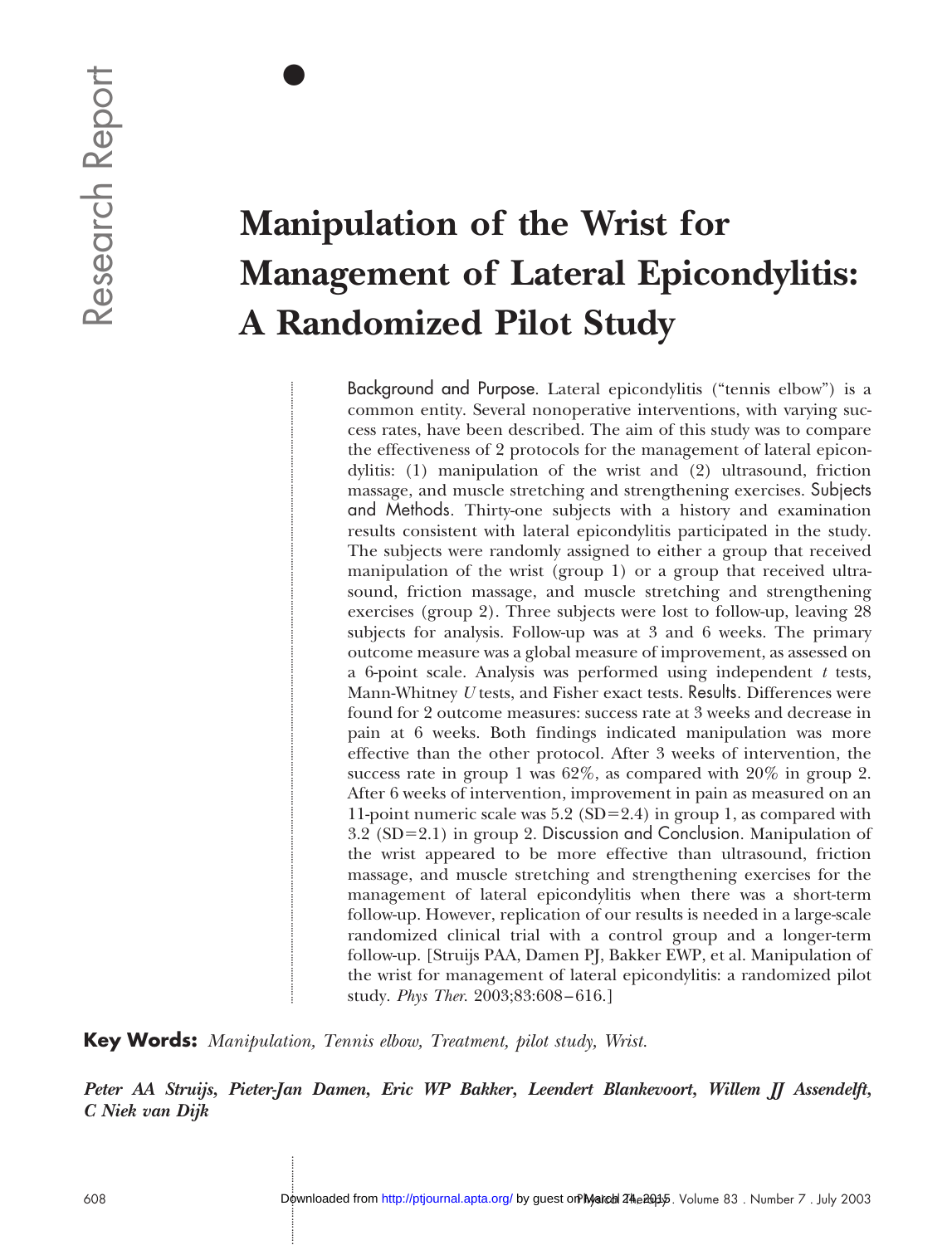ateral epicondylitis ("tennis elbow") is characterized as pain on the lateral side of the elbow that is aggravated with movements of the wrist, by palpation of the lateral side of the elbow, or by contraction of the extens ateral epicondylitis ("tennis elbow") is characterized as pain on the lateral side of the elbow that is aggravated with movements of the wrist, by palpation of the lateral side of the elbow, or by incidence of lateral epicondylitis in Dutch medical general practice is approximately 4 to 7 cases per 1,000 patients a year, with a peak incidence in the fifth decade.2,3 Lateral epicondylitis is a self-limiting complaint; without intervention, the symptoms will usually resolve within 8 to 12 months.4,5 Several interventions for the management of lateral epicondylitis have been described, including advising patients that the condition is self-limiting and providing encouragement, corticosteroid injections, use of orthotic devices, surgery, and use of thermal and electromagnetic modalities such as musaterd spiceauly<br>this Creamic Material Contribute of the wine internal angle and arong<br>the algorithms . Algorithms in the set also that the set also the simulation into ferceival<br>polynthics of the lateral side of the clust

cle stretching and strengthening exercises, ultrasound, laser, massage, and electrotherapy.6,7

Manipulation has frequently been used successfully for management of back and neck complaints<sup>8,9</sup> and is thought to (1) free motion segments that have undergone disproportionate displacement or are felt to be hypomobile and  $(2)$  cause muscle relaxation.<sup>10–14</sup> These mechanisms are thought to be associated with distribution of abnormal stresses within the joint, resulting in pain, restriction of motion, and potential inflammation.12

Manipulation of the wrist also has been described previously15; however, its effectiveness for management of lateral epicondylitis has not been demonstrated. The aim of our randomized clinical pilot study was to com-

PAA Struijs, MD, PhD, is Resident in Orthopaedic Surgery, Department of Orthopaedic Surgery, Orthopaedic Research Center Amsterdam, Academic Medical Center, Meibergdreef 9, PO Box 22600, 1100 DD Amsterdam, the Netherlands (paastruijs@hotmail.com). Address all correspondence to Dr Struijs.

PJ Damen, MD, is Resident in Orthopaedic Surgery, Orthopaedic Research Center Amsterdam, Academic Medical Center, Amsterdam, the Netherlands.

EWP Bakker is a physical therapist in private practice, Piet Heinstraat, The Hague, the Netherlands.

L Blankevoort, PhD, is Research Director, Orthopaedic Research Center Amsterdam, Academic Medical Center, Amsterdam, the Netherlands.

WJJ Assendelft, MD, PhD, is General Practitioner and Epidemiologist, Division of Public Health, Department of General Practice, Academic Medical Center, Amsterdam, the Netherlands.

CN van Dijk, MD, PhD, is Orthopaedic Surgeon and Department Head, Orthopaedic Research Center Amsterdam, Academic Medical Center, Amsterdam, the Netherlands.

Dr Struijs, Mr Bakker, Dr Blankevoort, Dr Assendelft, and Dr van Dijk provided concept/idea/research design. Dr Struijs, Dr Damen, and Dr Assendelft provided writing and data analysis. Dr Damen provided data collection. Dr Struijs and Dr Blankevoort provided project management. Mr Bakker provided subjects, and Mr Bakker and Dr van Dijk provided facilities/equipment. Mr Bakker and Dr Blankevoort provided consultation (including review of manuscript before submission). The authors thank Jeroen Coster for administering the ultrasound, friction massage, and muscle stretching and strengthening procedures, the cooperating general practitioners for referring patients for the study, and Ms Nynke Smidt for collaboration in development of the treatment protocol and outcome measures.

This study was approved by the Medical Ethics Committee of Academic Medical Center.

*This article was submitted February 5, 2002, and was accepted February 4, 2003*.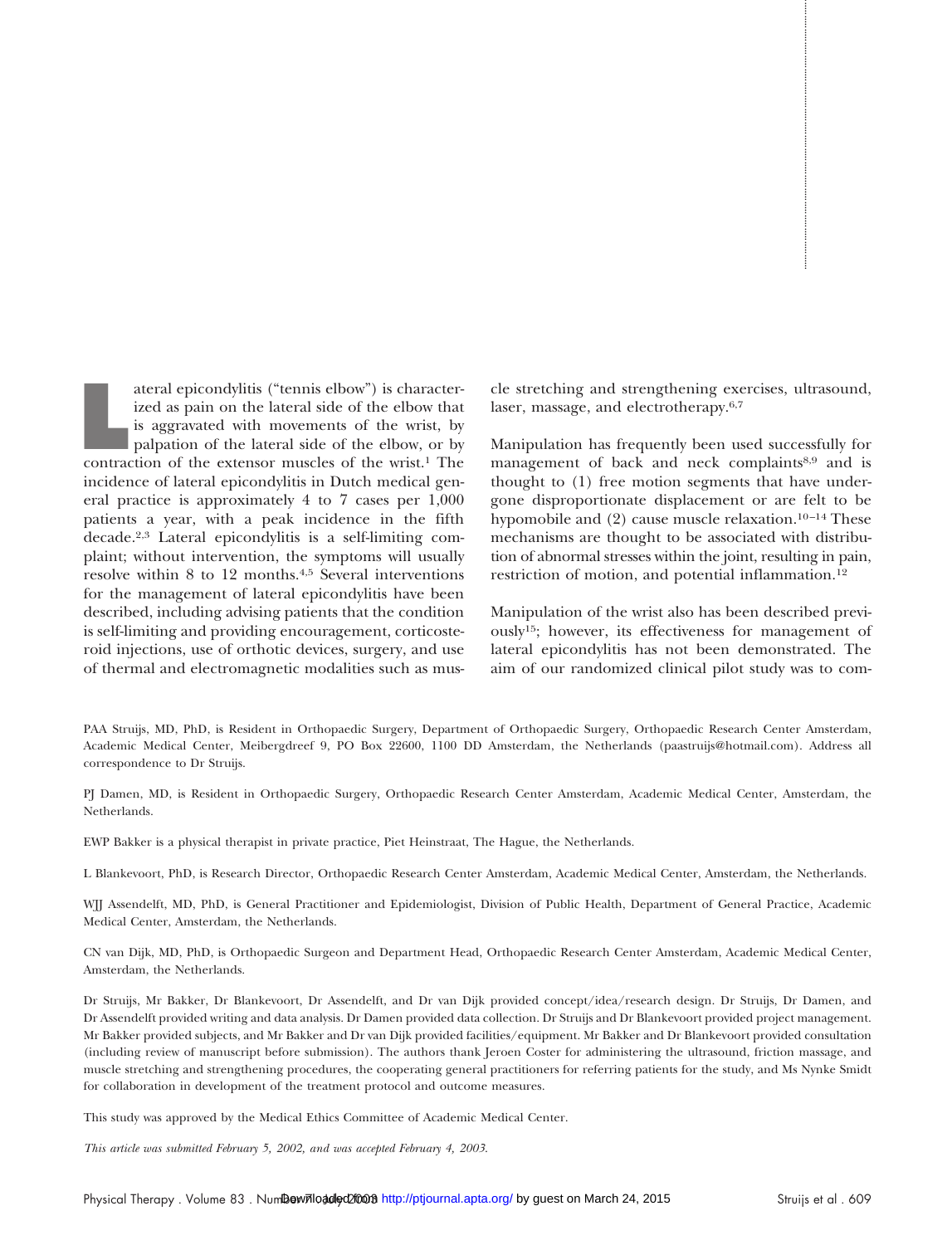

#### **Figure 1.**

Flow diagram presenting the progress of the subjects in the study, including withdrawals and deviations from the protocol.  $\circledast$  = random assignment to study groups. Asterisk indicates subject withdrew from study before completion of intervention. The flow diagram is based on CONSORT guidelines.<sup>17</sup>

pare the effectiveness of manipulation of the wrist with the effectiveness of an intervention consisting of friction massage, ultrasound, and muscle stretching and strengthening exercises for the management of lateral epicondylitis.

# **Method**

Between April and August 2000, patients were recruited for inclusion in our study by 10 medical general practitioners in The Hague, the Netherlands. They were referred to our research clinic if their general practitioner had made a diagnosis of lateral epicondylitis. The Dutch Guidelines for General Practitioners<sup>16</sup> defines *lateral epicondylitis* as pain on the lateral side of the elbow that is aggravated with both pressure on the lateral epicondyle of the humerus and resisted extension of the wrist. Patients were included in our study if one of the investigators (PJD) determined that they had diagnosed lateral epicondylitis, with complaints being present for at least 6 weeks and no longer than 6 months. Exclusion criteria were: no limitation in range of motion, as determined by the investigator; bilateral complaints; a definite decrease in pain for the last 2 weeks, as described by the patient; severe neck or shoulder problems likely to cause or maintain the elbow complaints, as determined by the investigator; treatment for the current episode; and inability to fill out questionnaires. However, because our study was a preliminary study and was not necessarily intended to find statistically significant differences, the number of requested patients was arbitrarily set at 30 patients.

The investigator (PJD) obtained patient data (eg, demographics, comorbidities) and baseline values of outcome measures before subjects were randomly assigned to study groups. After obtaining informed consent, subjects were included in the study. After inclusion, essential patient data were transferred by telephone to an inde-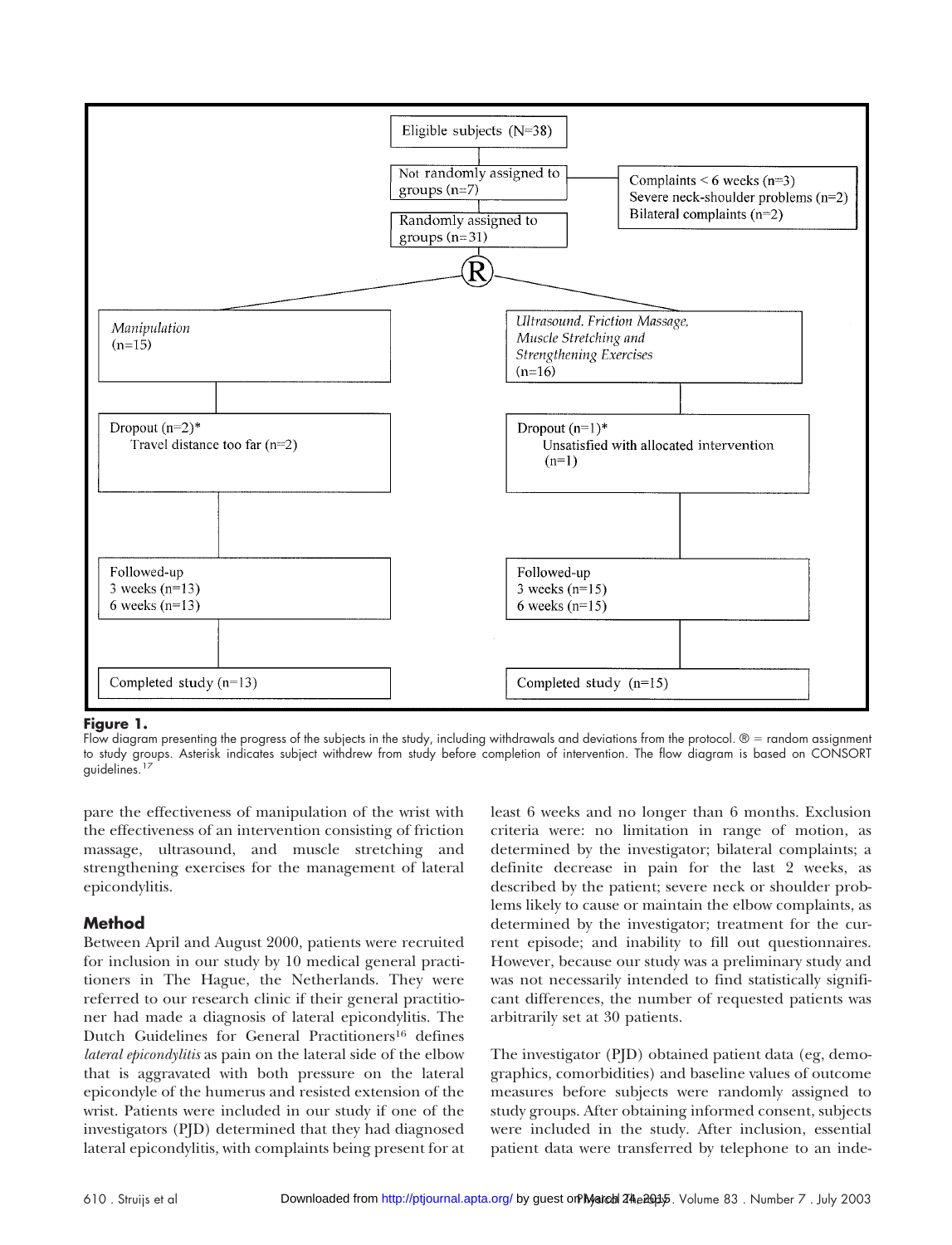

**Figure 2.** The manipulation. The wrist is manipulated from the neutral position (A and B) to maximal extension (C and D).

pendent researcher (PS), who drew a numbered sealed envelope. Subjects were randomly assigned to 1 of 2 groups: (1) a group that received manipulation of the wrist (group 1) or (2) a group that received ultrasound, friction massage, and muscle stretching and strengthening exercises (group 2). The independent researcher informed the physical therapist performing the randomized intervention the subject was assigned to receive, who then called the subject to arrange the first intervention session. Subjects were asked not to discuss their intervention with the investigator (PJD). Thus, the investigator remained unaware of the allocated intervention throughout the study.

#### *Subjects*

The progress of the subjects in this study, including withdrawals and deviations from the protocol, is shown in the flow diagram in Figure 1.17 Thirty-one subjects were randomly assigned to groups. Three subjects were not willing to continue their participation in the study and were regarded as dropouts: 2 subjects in group 1 who claimed after 2 and 3 intervention sessions that the distance to the physical therapy practice was too far and 1 subject in group 2 who was not satisfied with the allocated intervention after 1 session.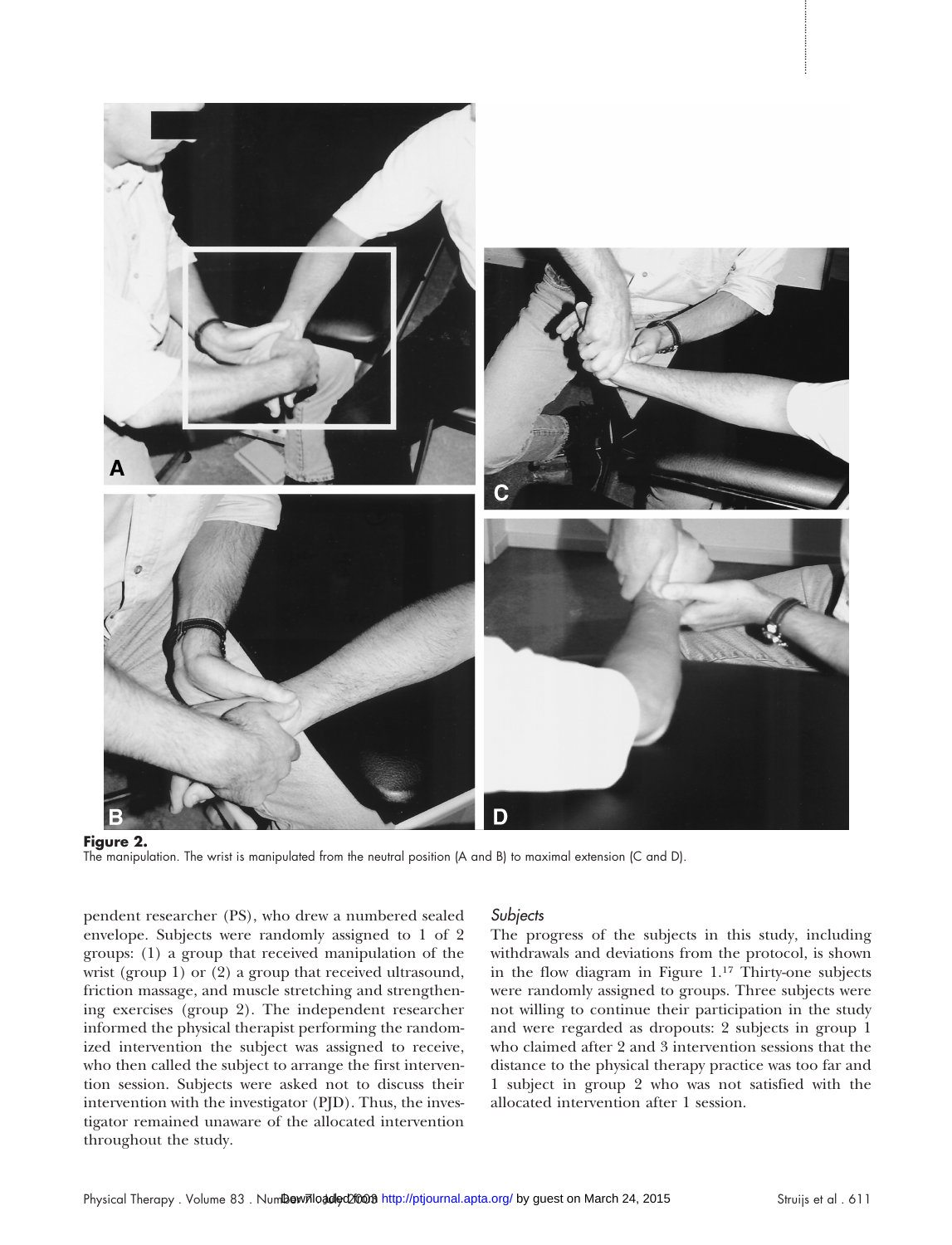# *Procedure*

*Group 1.* Subjects in this group were treated 2 times per week, with a maximum of 9 intervention sessions over the 6-week period of the study. All intervention sessions were conducted by the same physical therapist (EB), who was experienced in this manipulative procedure. As soon as complaints resolved, the intervention was stopped. An intervention session consisted of several manipulative maneuvers. The manipulative maneuver is a thrust technique and was performed as follows. Each subject rested the forearm of his or her affected side on a table with the palmar side of the hand facing down (Fig. 2A). The therapist sat at a right angle to the subject's affected side and gripped the subject's scaphoid bone between his thumb and index finger (Figs. 2A and 2B). He strengthened this grip by placing the thumb and index finger of his other hand on top of them. The therapist then extended the subject's wrist dorsally at the same time the scaphoid bone was manipulated ventrally (Figs. 2C and 2D). This part of the maneuver was repeated approximately 15 times. This procedure was repeated about 20 times, alternated by either forced passive extension of the wrist or extension against resistance. The duration of an intervention session was 15 to 20 minutes. No restrictions in use of the arm were imposed. No previous descriptions of this specific maneuver were found in literature. We developed the maneuver based on the wrist treatment described by Lewit.15

*Group 2.* Subjects in this group were using a protocol that was used in a previous large-scale trial on lateral epicondylitis.18 During the 6-week intervention period, the subjects underwent a total of 9 intervention sessions (3 sessions during the first week, 2 sessions during the second week, and 1 session per week during the remaining 4 weeks). Every session included a 71⁄2-minute pulsed ultrasound treatment around the lateral humeral epicondyle (Sonopuls 590\*).19 Pulsed ultrasound (20% duty cycle) was given with an intensity of  $2 W/cm^2$ . In addition, subjects were treated with friction massage for approximately 10 minutes by the physical therapist. When pain subsided, subjects were instructed in muscle strengthening and stretching exercises by the physical therapist and were told to perform the exercises at home twice daily.20 These exercises consisted of movements against resistance, rotational exercises, and occupational exercises. All sessions ended with stretching exercises of the wrist and elbow. The exercise program is described in detail elsewhere.20 These exercises were intensified in 4 steps, with increasing resistance. Subjects were allowed one step up if all exercises could be performed without pain. Subjects were instructed to use the affected elbow

\* Enraf Nonius BV, Delft, the Netherlands.

to their pain threshold. When pain had resolved, the intervention was stopped.

## *Outcome Assessment*

Outcome was assessed 3 and 6 weeks after the start of the intervention. The primary outcome measure was the subjects' assessment of "global measure of improvement" on a 6-point scale  $(1="math>-completely recovered,"$  $2 = \text{``much improved''}$  3= "slightly improved,"  $4 = \text{``not}$ changed,"  $5$ ="slightly worse," and  $6$ ="much worse"). A successful outcome was defined as "much improved" or "completely recovered." This method of dichomotizing the measurements was chosen before the study and was based on previous studies.<sup>8,18,21</sup> Secondary outcome measures included severity of their main complaint, pain during the examination, pain during the day, and inconvenience during daily activities (all scored on an 11-point numeric scale, ranging from  $0 =$ "no complaints" to  $10$ ="very severe complaints"). Other secondary outcome measures were pain-free grip force and maximum grip force. Grip force was measured in kilograms with a Jamar hand dynamometer† and was expressed as both mean improvement and improvement as a ratio of injured arm/noninjured arm.22 Other secondary outcome measures were pressure pain at the lateral epicondyle, which was measured in kilograms per square centimeter with a Pressure Threshold Meter‡ and was expressed both as mean improvement and improvement as a ratio of injured arm/noninjured arm, and extension and the range of motion of flexion and extension of the wrist, which were measured using a goniometer. Measurements of force and range of motion used in our analysis were the mean of 3 measurements. To ascertain whether blinding was adequate, the investigator (PJD) was asked to guess the subjects' group assignment (manipulation versus ultrasound, friction massage, and muscle stretching and strengthening exercises) during the 6-week follow-up measurement.

# *Data Analysis*

Data were analyzed using SPSS version 10.0.§ Differences in continuous outcome measures were compared using independent *t* tests in case of normal distribution. Distribution was normal in severity of the patients' main complaint (pain during the examination and pain during the day). In case the distribution was not normal, the Mann-Whitney *U* test was applied. This was the case in inconvenience during daily activities, pain-free grip force, and maximum grip force. The dichotomous outcome, knowing the primary outcome measure (global

<sup>†</sup> Preventieve Gezondheid en Beweging, PO Box 336, 1400 AH, Bussum, the **Netherlands** 

<sup>‡</sup> Pain Diagnostics and Thermography Inc, 17 Wooley Ln E, Great Neck, NY 11023.

<sup>§</sup> SPSS Inc, 233 S Wacker Dr, Chicago, IL 60606.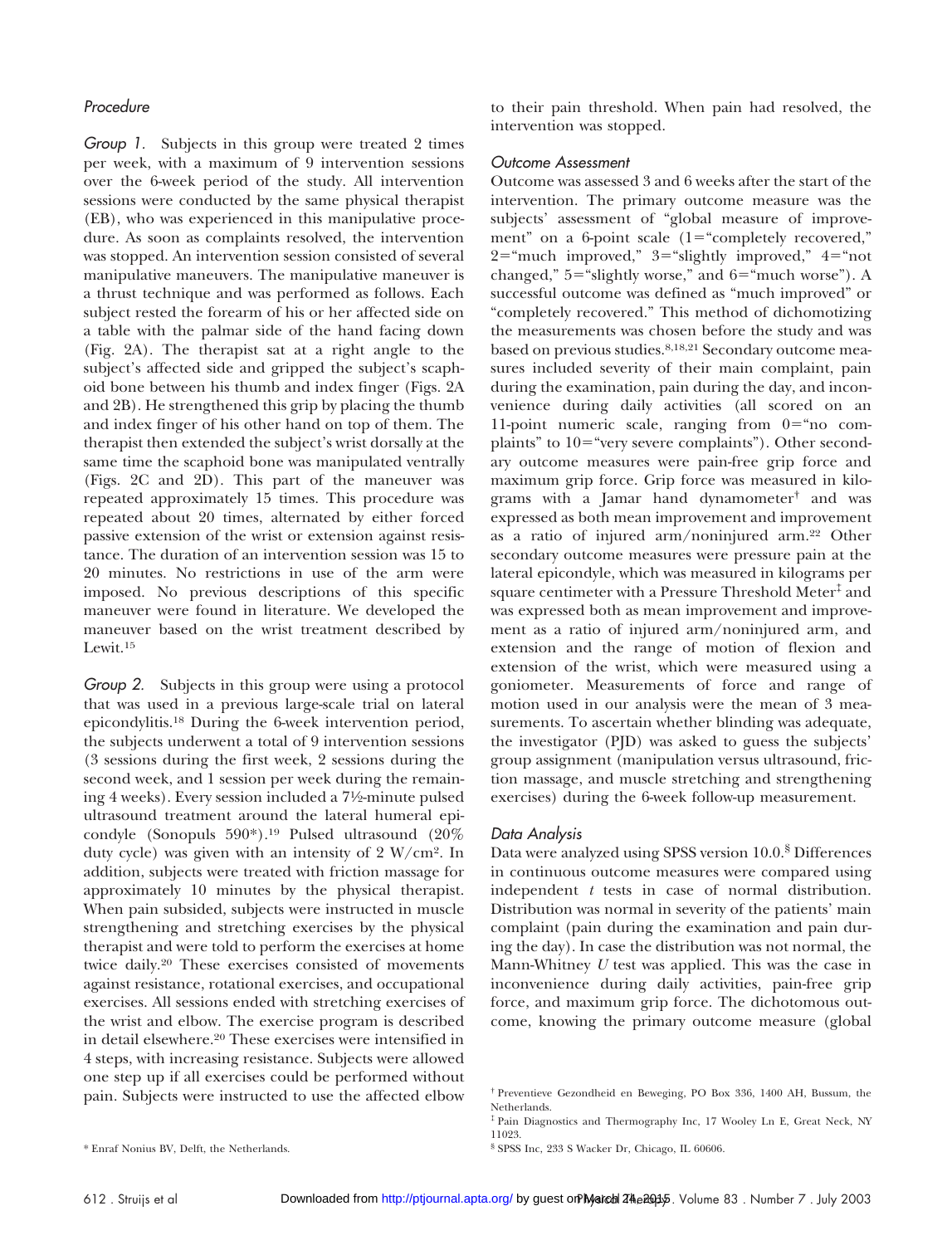**Table 1.**

| No. of subjects<br>Age (y)<br>SD<br>Range<br>Duration of complaints (wk)<br>$\overline{X}$<br>SD<br>Range<br>Sex (male/female)<br>Dominant arm affected (%)<br>Outcome measures<br>Subjects' main complaint <sup>b</sup> | 13<br>46.3<br>8.4<br>$28 - 59$<br>14.2<br>12.3<br>$6 - 32$<br>9/4 | 15<br>47.5<br>11.5<br>$26 - 60$<br>9.3<br>6.1 | The initial (baseline) demographic and outcome mea-<br>surements were similar between the 2 groups at the<br>$\alpha$ =.05 level (Tab. 1). After 3 weeks of the intervention,<br>our primary outcome measurements differed between<br>groups, with the results indicating that manipulation was<br>more effective than the other intervention used in our                                                               |
|--------------------------------------------------------------------------------------------------------------------------------------------------------------------------------------------------------------------------|-------------------------------------------------------------------|-----------------------------------------------|-------------------------------------------------------------------------------------------------------------------------------------------------------------------------------------------------------------------------------------------------------------------------------------------------------------------------------------------------------------------------------------------------------------------------|
|                                                                                                                                                                                                                          |                                                                   |                                               |                                                                                                                                                                                                                                                                                                                                                                                                                         |
|                                                                                                                                                                                                                          |                                                                   |                                               |                                                                                                                                                                                                                                                                                                                                                                                                                         |
|                                                                                                                                                                                                                          |                                                                   |                                               |                                                                                                                                                                                                                                                                                                                                                                                                                         |
|                                                                                                                                                                                                                          |                                                                   |                                               |                                                                                                                                                                                                                                                                                                                                                                                                                         |
|                                                                                                                                                                                                                          |                                                                   |                                               |                                                                                                                                                                                                                                                                                                                                                                                                                         |
|                                                                                                                                                                                                                          |                                                                   |                                               | study: the global measure of improvement showed that 8                                                                                                                                                                                                                                                                                                                                                                  |
|                                                                                                                                                                                                                          |                                                                   |                                               | of the 13 subjects in group 1 were either "much                                                                                                                                                                                                                                                                                                                                                                         |
|                                                                                                                                                                                                                          |                                                                   | $6 - 48$                                      | improved" or "completely recovered" compared with 3                                                                                                                                                                                                                                                                                                                                                                     |
|                                                                                                                                                                                                                          |                                                                   | 6/9                                           | of the 15 subjects in group 2. The accompanying relative                                                                                                                                                                                                                                                                                                                                                                |
|                                                                                                                                                                                                                          | 76.9                                                              | 73.3                                          | risk was $3.1$ (95% confidence interval= $1.0-9.2$ ). The                                                                                                                                                                                                                                                                                                                                                               |
|                                                                                                                                                                                                                          |                                                                   |                                               | decreases in visual analog scale scores for the main<br>complaint (pain during the activity that caused the most                                                                                                                                                                                                                                                                                                        |
|                                                                                                                                                                                                                          |                                                                   |                                               | discomfort), pain at rest, pain during the day, and                                                                                                                                                                                                                                                                                                                                                                     |
| Χ<br>SD                                                                                                                                                                                                                  | 6.4<br>1.6                                                        | 7.3<br>1.5                                    | inconvenience were not different between the 2 groups                                                                                                                                                                                                                                                                                                                                                                   |
| Range                                                                                                                                                                                                                    | $3 - 9$                                                           | $3 - 9$                                       | (Tab. 2).                                                                                                                                                                                                                                                                                                                                                                                                               |
| Pain at the moment <sup>b</sup>                                                                                                                                                                                          |                                                                   |                                               |                                                                                                                                                                                                                                                                                                                                                                                                                         |
| Χ                                                                                                                                                                                                                        | 3.9                                                               | 4.4                                           | During the 6-week follow-up measurement, the decrease                                                                                                                                                                                                                                                                                                                                                                   |
| SD<br>Range                                                                                                                                                                                                              | 2.7<br>$2 - 8$                                                    | 2.8<br>$2 - 8$                                | in scores for pain during the day differed between                                                                                                                                                                                                                                                                                                                                                                      |
| Pain during day <sup>b</sup>                                                                                                                                                                                             |                                                                   |                                               | groups. The mean decrease in scores for pain during the<br>day in group 1 was $5.2$ (SD=2.4) compared with 3.2                                                                                                                                                                                                                                                                                                          |
| Χ                                                                                                                                                                                                                        | 6.3                                                               | 6.3                                           | $(SD=2.1)$ in group 2. All other outcome measures were                                                                                                                                                                                                                                                                                                                                                                  |
| SD                                                                                                                                                                                                                       | 1.3                                                               | 1.4                                           | not different (Tab. 2).                                                                                                                                                                                                                                                                                                                                                                                                 |
| Range                                                                                                                                                                                                                    | $5 - 8$                                                           | $5 - 8$                                       |                                                                                                                                                                                                                                                                                                                                                                                                                         |
| Inconvenience $^b$<br>$\overline{\mathsf{X}}$                                                                                                                                                                            | 6.7                                                               | 7.3                                           | After 3 and 6 weeks of intervention, no differences in                                                                                                                                                                                                                                                                                                                                                                  |
| SD                                                                                                                                                                                                                       | 2.4                                                               | 1.4                                           | mean improvement in range of motion was found within                                                                                                                                                                                                                                                                                                                                                                    |
| Range                                                                                                                                                                                                                    | $3 - 10$                                                          | $3 - 10$                                      | or between groups (Tab. 3). The average number of                                                                                                                                                                                                                                                                                                                                                                       |
| Pain-free grip force (PFGF) (kg)                                                                                                                                                                                         |                                                                   |                                               | intervention sessions to reach a successful result ("much                                                                                                                                                                                                                                                                                                                                                               |
| $\overline{\chi}$<br>SD                                                                                                                                                                                                  | 19.7<br>10.7                                                      | 15.9<br>11.0                                  | improved" or "completely recovered") was not different                                                                                                                                                                                                                                                                                                                                                                  |
| Range                                                                                                                                                                                                                    | $2.5 - 40.4$                                                      | $1.5 - 38.6$                                  | between groups. The investigator (PJD) was correct in<br>guessing the intervention administered for 39% of the                                                                                                                                                                                                                                                                                                          |
| Maximum grip force (MGF) (kg)                                                                                                                                                                                            |                                                                   |                                               | subjects (less than chance).                                                                                                                                                                                                                                                                                                                                                                                            |
| х                                                                                                                                                                                                                        | 33.5                                                              | 28.1                                          |                                                                                                                                                                                                                                                                                                                                                                                                                         |
| SD                                                                                                                                                                                                                       | 13.7<br>$5.8 - 53.6$                                              | 14.4<br>$2.0 - 50.2$                          | <b>Discussion</b>                                                                                                                                                                                                                                                                                                                                                                                                       |
| Range                                                                                                                                                                                                                    |                                                                   |                                               | Our study showed that manipulation of the wrist might                                                                                                                                                                                                                                                                                                                                                                   |
| Ratio PFGF/MGF, noninjured arm<br>X                                                                                                                                                                                      | 0.5                                                               | 0.4                                           | have additional treatment effects compared with ultra-                                                                                                                                                                                                                                                                                                                                                                  |
| SD                                                                                                                                                                                                                       | 0.3                                                               | 0.3                                           | sound, friction massage, and muscle stretching and                                                                                                                                                                                                                                                                                                                                                                      |
| Range                                                                                                                                                                                                                    | $0.1 - 1.2$                                                       | $0.1 - 1.1$                                   | strengthening exercises for management of lateral epi-                                                                                                                                                                                                                                                                                                                                                                  |
| Pressure pain ( $\text{kg/cm}^2$ )                                                                                                                                                                                       |                                                                   |                                               | condylitis over the short term. Differences between                                                                                                                                                                                                                                                                                                                                                                     |
| χ                                                                                                                                                                                                                        | 2.0                                                               | 1.7                                           | groups were found for the primary outcome measure                                                                                                                                                                                                                                                                                                                                                                       |
| Range                                                                                                                                                                                                                    | $1.0 - 2.9$                                                       | $1.2 - 2.4$                                   |                                                                                                                                                                                                                                                                                                                                                                                                                         |
| SD<br>" Group 1=subjects who received manipulation of the wrist, group 2=subjects<br>who received ultrasound, friction massage, and muscle stretching and<br>strengthening exercises.                                    | 0.5                                                               | 0.2                                           | (global improvement) after 3 weeks of intervention<br>$(62\% \text{ in group } 1 \text{ versus } 20\% \text{ in group } 2, P = .05)$ and for<br>a secondary outcome measure (the decrease in scores<br>for pain during the day) after 6 weeks of intervention                                                                                                                                                           |
| $\delta$ Score on a numeric rating scale of 0 to 10, where 0= "no complaints" and<br>$10$ = "very severe complaints."                                                                                                    |                                                                   |                                               | (decrease of 2.8 points in group 1 versus decrease of 1.1)<br>points in group 2, $P = .03$ ), indicating manipulation was<br>more effective than the other interventions. The primary<br>outcome measure was no longer statistically significant<br>different between groups at 6 weeks. All other outcome<br>measures showed no differences between groups. This<br>finding was most likely due to the small number of |

# **Results**

# **Discussion**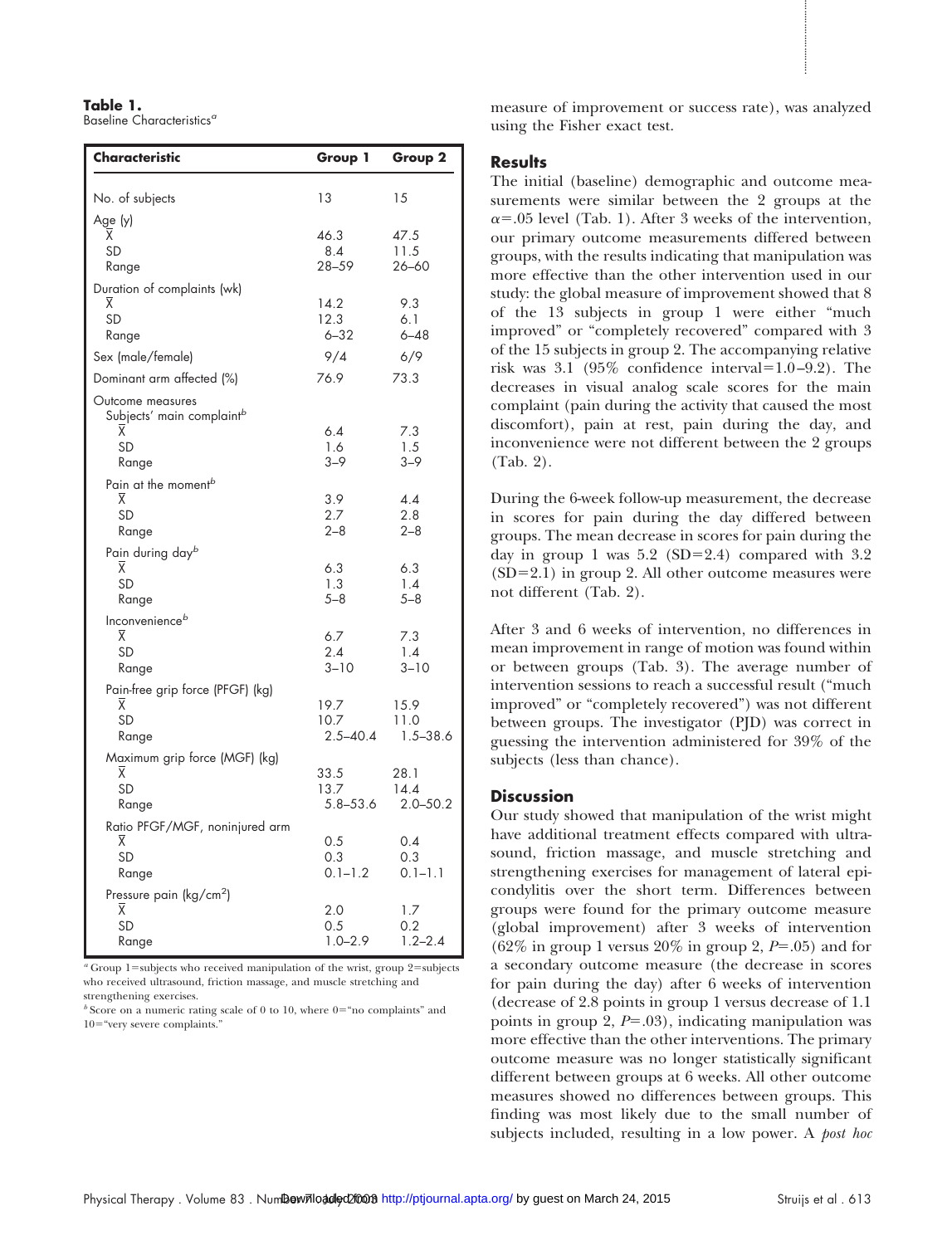#### **Table 2.**

Results for Group 1 and Group 2 After 3 and 6 Weeks of Intervention*<sup>a</sup>*

|                                                                       | <b>After 3 Weeks</b> |                           |     | <b>After 6 Weeks</b> |                    |     |
|-----------------------------------------------------------------------|----------------------|---------------------------|-----|----------------------|--------------------|-----|
| <b>Outcome Measure</b>                                                | Group 1              | Group <sub>2</sub>        | P   | Group 1              | Group <sub>2</sub> | P   |
| Global improvement, no. of subjects (%)                               | $8/13^c$ (62%)       | $3/15$ <sup>c</sup> (20%) | .05 | 11/13 (85%)          | 10/15 (67%)        | .40 |
| Subjects' main complaint, mean decrease <sup>b</sup>                  |                      |                           |     |                      |                    |     |
| X<br>SD                                                               | 2.6<br>1.7           | 2.1<br>2.2                | .57 | 4.4<br>1.5           | 3.7<br>2.7         | .33 |
| Pain at the moment, mean decrease <sup>b</sup>                        |                      |                           |     |                      |                    |     |
| $\overline{X}$<br>SD                                                  | 1.9<br>2.7           | 1.5<br>2.6                | .34 | 3.1<br>2.5           | 2.7<br>3.4         | .27 |
| Pain during day, mean decrease <sup>b</sup>                           |                      |                           |     |                      |                    |     |
| X<br>SD                                                               | 2.6<br>2.6           | 1.7<br>1.6                | .18 | $5.2^{d}$<br>2.4     | $3.2^{d}$<br>2.1   | .03 |
| Inconvenience, mean decrease <sup>b</sup>                             |                      |                           |     |                      |                    |     |
| $\overline{X}$<br><b>SD</b>                                           | 3.0<br>3.2           | 2.3<br>2.7                | .22 | 4.8<br>2.6           | 3.7<br>2.7         | .19 |
| Pain-free grip force (PFGF), mean increase (kg)                       |                      |                           |     |                      |                    |     |
| $\overline{X}$                                                        | 5.8                  | 3.7                       | .11 | 14.8                 | 8.5                | .13 |
| SD                                                                    | 11.1                 | 11.5                      |     | 17.3                 | 10.6               |     |
| Maximum grip force, mean increase (kg)                                |                      |                           |     |                      |                    |     |
| $\overline{\mathsf{X}}$                                               | 1.8                  | $-0.3$                    | .13 | 6.2                  | 4.0                | .15 |
| SD                                                                    | 10.0                 | 7.4                       |     | 10.5                 | 11.7               |     |
| Ratio PFGF/MGF for noninjured arm, mean increase<br>$\overline{\chi}$ |                      |                           |     |                      |                    |     |
| <b>SD</b>                                                             | 0.1<br>0.2           | 0.1<br>0.2                | .66 | 0.3<br>0.3           | 0.2<br>0.2         | .31 |
| Pressure pain, mean increase (kg/cm <sup>2</sup> )                    |                      |                           |     |                      |                    |     |
| $\overline{\chi}$                                                     | 0.7                  | 0.5                       | .12 | 1.6                  | 0.7                | .18 |
| <b>SD</b>                                                             | 1.0                  | 0.6                       |     | 2.0                  | 0.8                |     |
| Ratio PP/PP for noninjured arm, mean increase                         |                      |                           |     |                      |                    |     |
| $\overline{X}$                                                        | 0.2                  | 0.1                       | .20 | 0.3                  | 0.3                | .55 |
| $\mathsf{SD}$                                                         | 0.3                  | 0.3                       |     | 0.2                  | 0.3                |     |

*a* Group 1=subjects who received manipulation of the wrist, group 2=subjects who received ultrasound, friction massage, and muscle stretching and strengthening exercises.

*b* Score on a numeric rating scale of 0 to 10, where  $0$ = "no complaints" and  $10$ = "very severe complaints."

<sup>*c*</sup> Significant differences (Fisher exact test,  $df=1$ ,  $\alpha \leq .05$ ) between groups.

 $d$  Significant differences (independent *t* test,  $df=26$ ).

power analysis showed the power of our study, with our small sample size, to be  $0.68$  ( $\beta$ =.32), as calculated using the success rate after 3 weeks of intervention ( $\alpha$ =.05). This low power led to a great chance of a type II error in our study. The small sample size and resulting low power of the study implies that caution must be used in drawing definitive conclusions about the relative effectiveness of the 2 interventions used in our study. In addition, a worst-case analysis showed no differences between both groups on any outcome measure. From the results of our study, we believe no definitive conclusions about the relative effectiveness of the interventions can be drawn. Further research should be conducted, but until such research is reported, our data can be used to guide intervention.

The number of outcome measures we used might have increased the likelihood of type I error in our study. However, the likelihood of type I error was limited by a priori deciding the hierarchy in our outcome measures. In addition, the outcome measures addressed different patient-oriented and non–patient-oriented dimensions.

Another shortcoming of our study was that only shortterm effects were investigated. Although often patients are mainly interested in a fast recovery, effects over the long term might be less distinctive due to, for example, recurrence of complaints. In a recent study by Hay et al<sup>23</sup> comparing corticosteroid injections with nonsteroidal anti-inflammatory drugs, the initial advantage of injections subsided at long-term follow-up.

The manipulation was performed by an experienced physical therapist. Therefore, the results might be overestimated, compared with what may be expected with implementation on a larger scale with less-experienced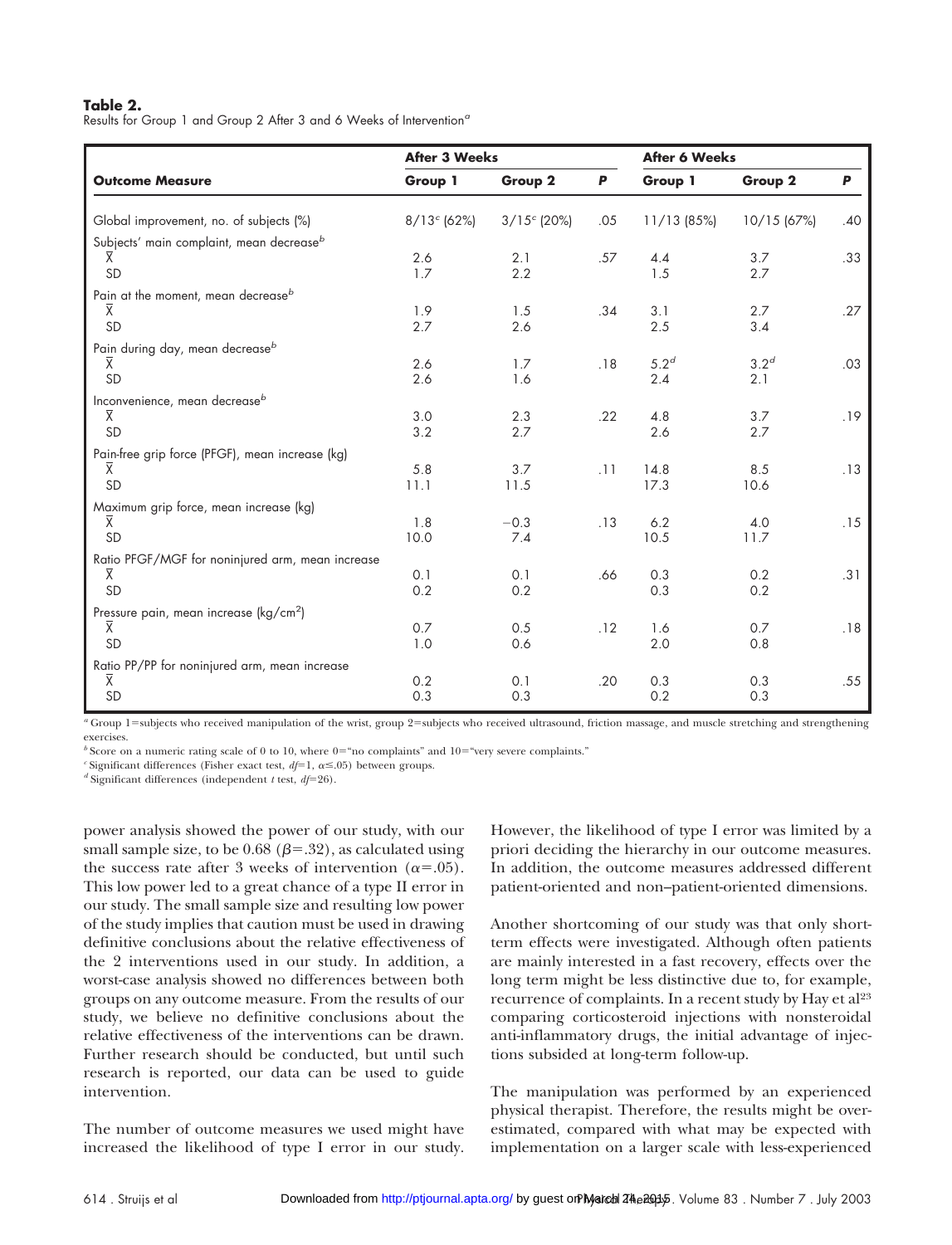#### **Table 3.**

|                                            | <b>Injured Arm</b> |               | <b>Noninjured Arm</b>                                                                                                                                                                                                                                                                                                                                                                                                                                                                                                                                                                                                     |            |
|--------------------------------------------|--------------------|---------------|---------------------------------------------------------------------------------------------------------------------------------------------------------------------------------------------------------------------------------------------------------------------------------------------------------------------------------------------------------------------------------------------------------------------------------------------------------------------------------------------------------------------------------------------------------------------------------------------------------------------------|------------|
|                                            | Group              | Group<br>2    | Group<br>ı.                                                                                                                                                                                                                                                                                                                                                                                                                                                                                                                                                                                                               | Group<br>2 |
| Extension<br><b>Baseline</b>               |                    |               |                                                                                                                                                                                                                                                                                                                                                                                                                                                                                                                                                                                                                           |            |
| Χ                                          | 63.0               | 60.5          | 64.9                                                                                                                                                                                                                                                                                                                                                                                                                                                                                                                                                                                                                      | 64.6       |
| <b>SD</b>                                  | 8.3                | 7.4           | 6.9                                                                                                                                                                                                                                                                                                                                                                                                                                                                                                                                                                                                                       | 7.2        |
| 3 wk<br>$\overline{X}$                     | 64.5               | 63.0          | 65.3                                                                                                                                                                                                                                                                                                                                                                                                                                                                                                                                                                                                                      | 64.7       |
| SD                                         | 8.1                | 8.3           | 5.9                                                                                                                                                                                                                                                                                                                                                                                                                                                                                                                                                                                                                       | 9.5        |
| 6 wk<br>$\overline{X}$                     | 62.0               | 64.6          | 63.8                                                                                                                                                                                                                                                                                                                                                                                                                                                                                                                                                                                                                      | 65.4       |
| SD                                         | 8.8                | 8.1           | 6.4                                                                                                                                                                                                                                                                                                                                                                                                                                                                                                                                                                                                                       | 8.5        |
| Range                                      |                    |               |                                                                                                                                                                                                                                                                                                                                                                                                                                                                                                                                                                                                                           |            |
| <b>Baseline</b><br>$\overline{\chi}$       | 110.9              | 112.2         | 115.3                                                                                                                                                                                                                                                                                                                                                                                                                                                                                                                                                                                                                     | 117.9      |
| SD                                         | 16.3               | 9.4           | 15.4                                                                                                                                                                                                                                                                                                                                                                                                                                                                                                                                                                                                                      | 12.8       |
| 3 wk<br>$\overline{\chi}$                  | 112.9              | 113.9         | 116.0                                                                                                                                                                                                                                                                                                                                                                                                                                                                                                                                                                                                                     | 123.7      |
| SD                                         | 17.4               | 9.4           | 14.3                                                                                                                                                                                                                                                                                                                                                                                                                                                                                                                                                                                                                      | 17.8       |
| 6 wk                                       |                    |               |                                                                                                                                                                                                                                                                                                                                                                                                                                                                                                                                                                                                                           |            |
|                                            |                    |               | 119.0                                                                                                                                                                                                                                                                                                                                                                                                                                                                                                                                                                                                                     | 123.7      |
| $\overline{X}$<br>SD<br>Whitney $U$ test). | 118.6<br>16.4      | 121.2<br>13.0 | 14.7<br>" Group 1=subjects who received manipulation of the wrist, group 2=subjects<br>who received ultrasound, friction massage, and muscle stretching and<br>strengthening exercises. None of the possible calculable differences are<br>statistically significant at the $P=0.05$ level (independent t test and Mann-<br>physical therapists. The subjects who received manipu-<br>lation were not limited in their daily activities, the<br>subjects who received the other intervention were<br>restricted by the pain threshold. Therefore, the effective-<br>ness of the manipulation might be affected by differ- | 16.8       |
|                                            |                    |               | ences in co-interventions, such as this difference in<br>restriction. In terms of baseline characteristics, differ-<br>ences between groups were present for the male/female<br>distribution and duration of complaints. These differ-<br>ences may have introduced bias; however, sex has not<br>been reported to be a prognostic factor <sup>2</sup> for effectiveness<br>of interventions. and duration of complaints was longer<br>in the group of subjects who received manipulation. The                                                                                                                            |            |
|                                            |                    |               | effectiveness of manipulation, therefore, may even be<br>underestimated. In addition, in the absence of a control<br>group, we could have been measuring the ineffective-<br>ness of comparisons between the interventions.                                                                                                                                                                                                                                                                                                                                                                                               |            |
|                                            |                    |               | Literature on manipulation of the wrist for management                                                                                                                                                                                                                                                                                                                                                                                                                                                                                                                                                                    |            |
|                                            |                    |               | of lateral epicondylitis is nonexistent. In contrast,<br>stretching of the forearm muscles as part of the inter-                                                                                                                                                                                                                                                                                                                                                                                                                                                                                                          |            |
|                                            |                    |               | vention for lateral epicondylitis has been reported fre-<br>quently. <sup>20,24</sup> To achieve effective stretching, the wrist<br>joint is moved to the endpoint of joint movement. This                                                                                                                                                                                                                                                                                                                                                                                                                                |            |

### **Conclusion**

#### **References**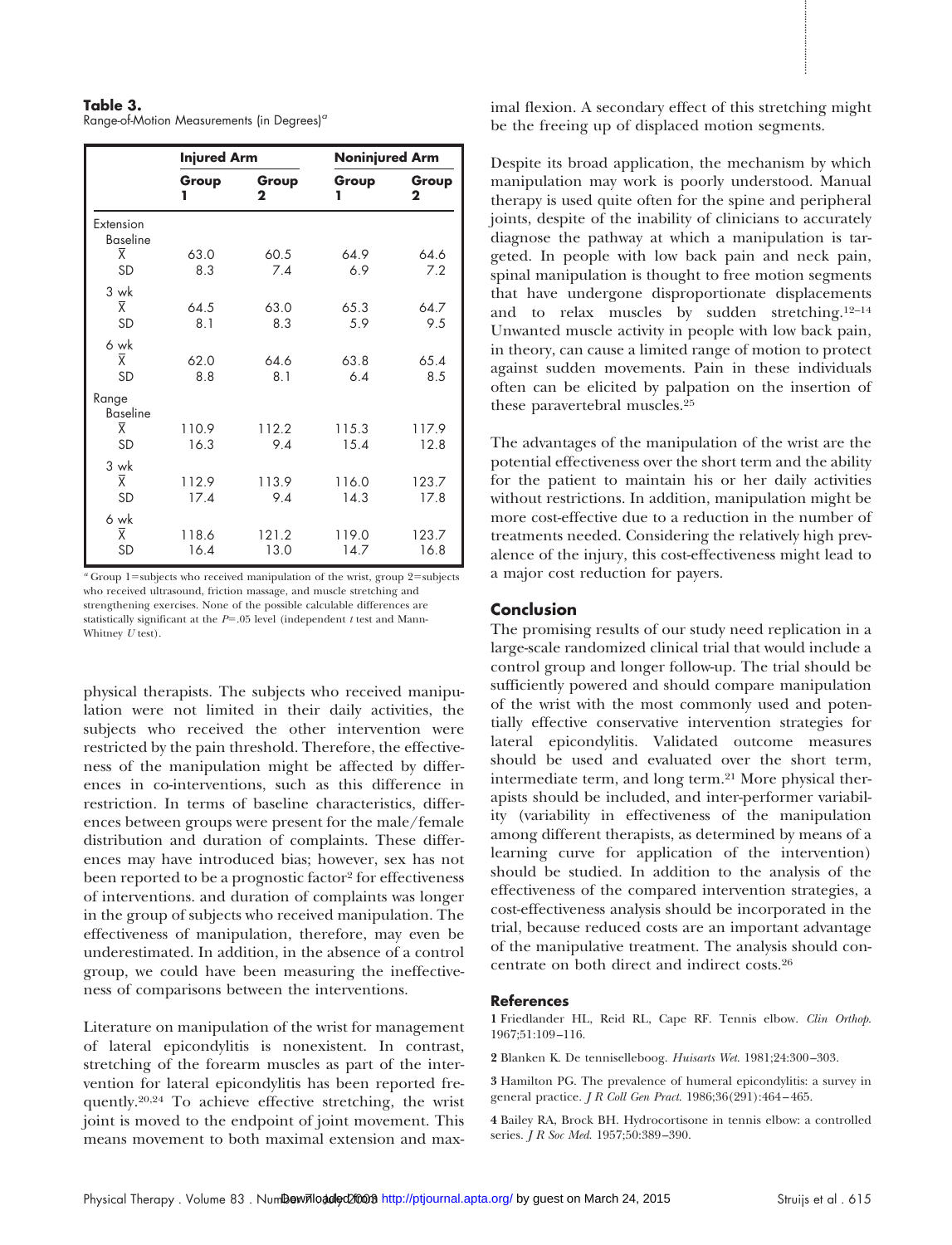**5** Cyriax JH. The pathology and treatment of tennis elbow. *J Bone Joint Surg Am*. 1936;4:921–940.

**6** Labelle H, Guibert R, Joncas J, et al. Lack of scientific evidence for the treatment of lateral epicondylitis of the elbow: an attempted meta-analysis. *J Bone Joint Surg Br*. 1992;74:646–651.

**7** Assendelft WJ, Hay EM, Adshead R, Bouter LM. Corticosteroid injections for lateral epicondylitis: a systematic overview. *Br J Gen Pract*. 1996;46(405):209–216.

**8** Koes BW, Assendelft WJ, van der Heijden GJ, et al. Spinal manipulation and mobilisation for back and neck pain: a blinded review. *BMJ*. 1991;303(6813):1298–1303.

**9** Shekelle PG, Adams AH, Chassin MR, et al. Spinal manipulation for low-back pain. *Ann Intern Med*. 1992;117:590–598.

**10** Cooperstein R, Perle SM, Gatterman MI, et al. Chiropractic technique procedures for specific low back conditions: characterizing the literature. *J Manipulative Physiol Ther*. 2001;24:407–424.

**11** Roland M. A critical review of the evidence for a pain-spasm-pain cycle in spinal disorders. *Clin Biomech*. 1986;1:102–109.

**12** Shekelle PG. Spinal manipulation. *Spine*. 1994;19:858–861.

**13** Triano JJ. Studies on the biomechanical effect of a spinal adjustment. *J Manipulative Physiol Ther*. 1992;15:71–75.

**14** Wilder DG, Pope MH, Frymoyer JW. The biomechanics of lumbar disc herniation and the effect of overload and instability. *J Spinal Disord*. 1988;1:16–32.

**15** Lewit K. *Manuelle Medizin: Im Rahmen der Medizinischen Rehabilitation*. Leipzig, Germany: Auflage Johan Ambrosius Barth; 1977.

**16** Assendelft WJ, Rikken SA, Mel M, et al. NHG standard epicondylitis. *Huisarts Wet.* 1997;40:21–26.

**17** Moher D, Schulz KF, Altman DG. The CONSORT statement: revised recommendations for improving the quality of reports of parallel-group randomised trials. *Lancet*. 2001;357(9263):1191–1194.

**18** Smidt N, van der Windt DA, Assendelft WJJ, et al. Corticosteroid injections, physiotherapy, or a wait-and-see policy for lateral epicondylitis: a randomized controlled trial. *Lancet*. 2002;359:657–662.

**19** Binder A, Hodge G, Greenwood AM, et al. Is therapeutic ultrasound effective in treating soft tissue lesions? *BMJ (Clin Res Ed)*. 1985;290(6467):512–514.

**20** Pienimaki TT, Tarvainen TK, Siira PT, Vanharanta H. Progressive strengthening and stretching exercises and ultrasound for chronic lateral epicondylitis. *Physiotherapy.* 1996;82:522–530.

**21** Stratford PW, Levy DR, Gauldie S, et al. Extensor carpi radialis tendonitis: a validation of selected outcome measures. *Physiotherapy Canada*. 1987;39:250–254.

**22** Stratford PW, Levy DR. Assessing valid change over time in patients with lateral epicondylitis at the elbow. *Clin J Sports Med*. 1994;4:88–91.

**23** Hay EM, Paterson SM, Lewis M, et al. Pragmatic randomised controlled trial of local corticosteroid injection and naproxen for treatment of lateral epicondylitis of elbow in primary care. *BMJ*. 1999;319(7215):964–968.

**24** Solveborn SA. Radial epicondylalgia ("tennis elbow")—treatment with stretching or forearm band: a prospective study with long-term follow-up including range-of-motion measurements. *Scand J Med Sci Sports*. 1997;7:229–37.

**25** Koes BW, Bouter LM, van Mameren H, et al. Randomised clinical trial of manipulative therapy and physiotherapy for persistent back and neck complaints: results of one year follow up. *BMJ*. 1992;304:601–605.

**26** Thompson SG, Barber JA. How should cost data in pragmatic trial be analysed? *Br Med J*. 2000;320:1197–1200.